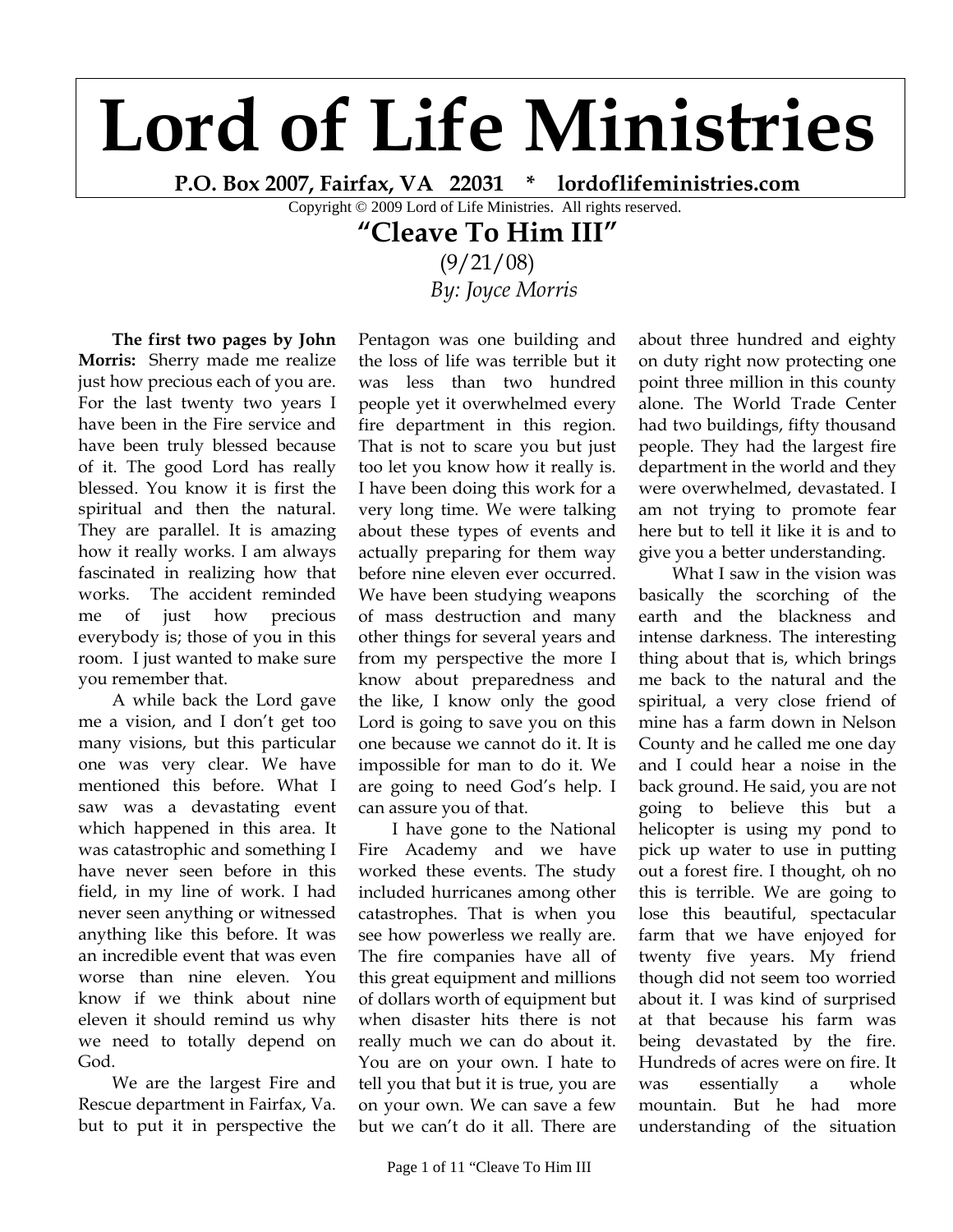than I did. Even though I am a fire fighter I am a structural guy. I don't' do much wild land stuff, that is totally different from what I do. They think we are crazy for running into burning buildings and we think they are crazy for fighting forest fires.

My friend had a clear understanding of what was going to happen and that good was going to come out of the fire. As it turned out the Forest Department cut out all the little roads so he did not have to do that. It would have cost him thousands of dollars to clear the roads. Also he knew that the forest would be renewed. It would be even better than it had been and it would be great for the wild life. He didn't want to see his mountain burn but he knew that he would eventually benefit from the change. Prior to the 1960's the government had a different view of wild land fires. They did not understand that the fires can be beneficial. What I find fascinating is that when a forest burns it does not regenerate the weeds and the brush. But pines and the Great Sequoias need fire. They can't reproduce without it. It actually releases the seed to reproduce and rebirth.

This fire cleaned up all the garbage, all the vines and weeds that choke out the trees and what ever is trying to grow. It effects germination and irrigation as well.

So back to the vision, my station was the first to respond to the Pentagon. I was not there but I do not look forward to seeing anymore people die. I have seen enough in the last twenty two years. It is a terrible thing to witness and be a part of. But if

that is the way it is going to be then it was meant to be. We have talked about the big one but we have joked and said we want to be off that duty. But the bottom line is, as catastrophic as that event is going to be a lot of good is going to come out of it. I believe that everything that is chocking out the Word and the Light will be burned up. That is another thing about the fire burning all this underbrush away. The light can not get to the plants and trees in order for them to grow. With all the garbage in the world, the carnality, the light is not shining. We are so concerned about petty things and not concerned with what really counts. Some things bring you back to a balance. That is what Sherry did to me an hour ago I reference to the accident. She brought back to realize why I work as a fireman.

I am a captain and I have seen so many people hurt when I go to a scene. I sometimes remove myself from the scene so that I can focus on my work. It is not that I don't care but I have to focus and think clearly. I have to make decisions and save my own people too. Our safety comes first so that we can protect and save people. I told Sherry that the worst thing happened was seeing her. I had all these other things that I was supposed to be doing but it made a difference because I knew her. For Sherry it was a huge event and very traumatic. When you have to deal with a lot of bad stuff you tend to get hard because it helps you to cope.

The bottom line is that good is going to come out of it. The only thing that came to me scripturally in reference to what I

am speaking here is Psalms 50:3. It says **"Our God shall come and shall not keep silence; a fire shall devour before Him, and it shall be very tempestuous round about Him; a mighty tempest rages**. A tempest is a violent storm. This is not to promote fear but to remind you to daily count on Him for everything you do. I think all of us have seen enough of government failures to realize that the government is not going to be there for you and we do the best we can Only God can do it. Put all your trust in Him.

**Sister Joyce starts here:**  Prophesy is something that the Father gives us. He says things even though they are not. The Lord gives those that are seeking Him knowledge of what will happen in the future. He always prepares His people. He has been preparing those who are seeking Him and showing them that it is the hour to draw close to Him. Lately He has been giving us a word and telling us to cleave to Him and depend on and rely on HIM like never before. He wants us to walk with Him daily in the realm of the Spirit and to let Christ lead you.

The Lord gave us a vision of the stock market falling about fifteen years ago. We saw a thermometer and people were looking up and down as they watched the indicators. I asked the Lord what it represented and He answered and said, "The stock market, it will fall and man will try to put it back together again."

God is establishing His kingdom in the earth. His word says that His kingdom is going to crush the nations and bring the systems down. This is happening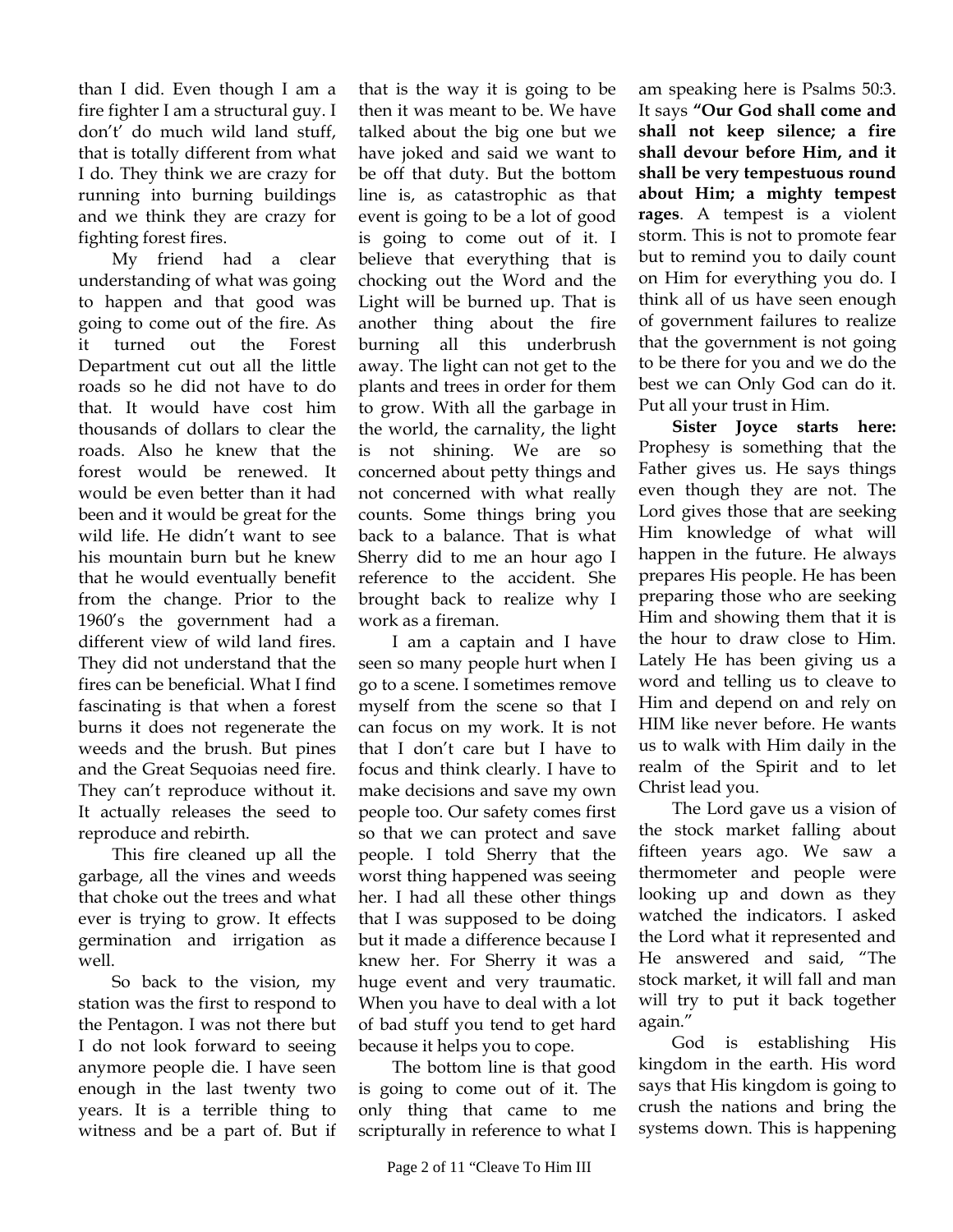all over the world and most do not realize that this is the Father bringing down the systems which man has built and which have brought about corruption and greed. There is a mixture in all of the governments in the world. There is carnality and so much of the flesh man and not the peace of God. God's kingdom is righteousness, peace and joy in the Holy Spirit and also the Kingdom of God is without observation.

We have been teaching for the last two weeks that what actually happened in the Garden of Eden is what is happening to you and me today. The good news is that God brought Christ so that you and I could have life and life more abundantly. He wants us to have that abundant life. I don't know if you all remember recently when the stock market was way down and the numbers that came up. Those numbers where a sign from God. It was 7776.8 which means complete and perfection. When God is finished creating everything the number seven meant complete and perfection. There where three sevens meaning that God will bring down and he will build up again. He is going to build up His Kingdom for His glory. Also .8 means new beginnings and bringing about change. He does not want us to be afraid but He wants us to depend on Him. The harvest is getting ready to come in. The Father wants us to know that there is a great harvest that will be brought in for His glory.

People will submit to the authority of the King our Lord and Savior because He is going to be supreme in our lives. He

wants to be Lord of every area of your life. He wants to be Lord over your decisions. He doesn't want you to do anything apart from Him. This is what we have been teaching for the past few weeks. Sometimes God will tell us about an event or happening and it will not even happen for perhaps years. He can warn us but it does not mean that it will happen right away. I am reminded of the O.J. Simpson trial. We were in the Spirit and the Lord used us bringing about judgment. He was judging the O.J. Simpson case. He said that he would get caught. He revealed to us that he was the one who did it. You see he sometimes says things as though they are not. Sometimes when God shows you something it does not happen right away. Things happen at His appointed time. No one gets away with anything. Whatever you sow you reap. They pronounced him guilty and sentenced him to jail. They are saying that it is a possibility he will get life. It was thirteen years ago from the time that he did it until the judgment was brought on him. Thirteen is the number of rebellion. God does give us signs.

 Several years ago when we were in the Spirit we saw God judge Bin Laden. We saw him get caught by our soldiers and they brought him in. **It has not happened yet but God has already judged it in the realm of the Spirit.** Whatever you bind in heaven is bound in earth. It may not manifest immediately but it will manifest in God's timing. He gave us a vision of Saddam hiding in a hole. The Lord brought that about quickly. He was caught a week or two after

the Lord judged it. God is a good God. He is a wonderful Father. I am so thankful that he is in control. I thank God for wanting us to publish the good news.

I want to talk about life. I want to tell you that Christ wants us to choose life everyday. He does not want us to choose death. He has put before you life or death. If we choose life it means that we have decided to come into total submission to His authority. You have to yield completely to Him. HELLO! You have to reckon yourself to be dead. **Romans 6:11** Christ went to the cross to give you a brand new life. He came that you may have life and have it more abundantly.

Now what really gets me is that this man Adam was actually a corporate man whom God was creating. He was creating a one new man made up of many. He created a carnal man first. The carnal man is the natural man. That natural man is still here today. That is the first man Adam. We were all born into that nature. But now we have been born again and that birthing continues with the fire. You may want to get the CD on The Farmer. The Lord gave me a vision not so long ago. The Lord is a consuming fire and He has to burn your field. He has to burn your earth. It is not fun but He gives you beauty for ashes. **Isaiah 61:3** for all the things he consumes in you He replaces with beauty. The beauty that He gives you is Himself and His nature. He will purge everything in your life that is not like Him with His consuming fire.

Knowing this you are not afraid of the fire if you are willing to let Him have His way. The fire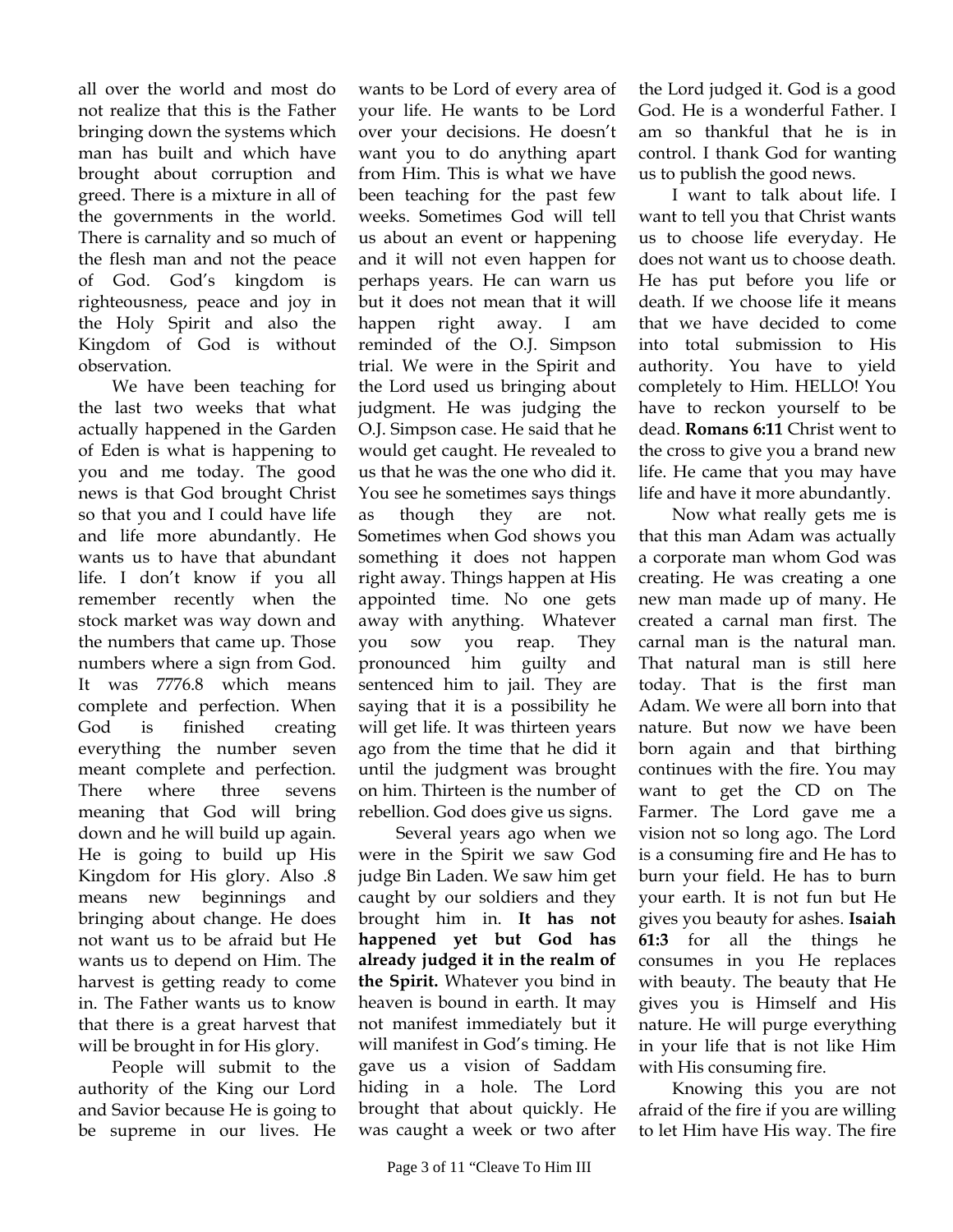reproduces Him. It is what brings forth the nature and glory of Christ in our life. If we still have some parts remaining there that are not like Him then the Father will be busy. He will put you in the fire now and then and every once in a while He will bring you out to cool you off. He does this all with His compassion and love. Now as long as they obey the Father they stay in the realm of the Spirit.

We can see that when you don't yield to the Father you have taken His seat and then you become that serpent nature. The serpent nature is a people who are against the Christ and refuse to submit and yield to the Christ and His word. They want to take that position and to gain recognition and a reputation. The Father wants us to understand that we are to put on the mind of Christ. We are to esteem others better than ourselves. We are to walk in humility just as He did. He is the pattern that we are to follow. He is the way, the truth and the life. Now Adam made the decision to leave His mother and father, it was all in the plan of God. If you look at **Ezekiel 28**, it talks about being in the Garden of Eden and being perfect in beauty and full of wisdom. He was covered with the stones which was the nature and the glory of Christ. He was perfect in beauty until iniquity was found in him. That iniquity is found when you don't want to be where the Father wants you. You don't want to be where the Father placed you. A place where He has placed you so you can grow. We rebel and want to make our own decisions so therefore we really don't let Him have His way

in our life. We go through various fires, situations and trials until we finally say….ok I am ready, have your way Lord. Adam had so much life in him that it took 930 years for him to die. If you fed off of Gods word everyday and let His word cover your soul and you did not give in to your emotions and your five scenes, something will happen to us. There will be a total transformation taking place in your mind. There is a mountain that the Lord wants us to reside on and that is Mount Zion. It is where people are walking in the Spirit and in the presence of God and they are allowing Christ to have His way.

When He really becomes supreme, more supreme in all of our lives, you are going to see what the Father wants to do. Jesus said "**I came that you might have life and life more abundantly".** He has to consume that which is in you that is not like Him. Then there will be a transformation. He has to transform your mind by the word and the Spirit. It is not about you and me coming here and getting more and more knowledge and revelation so you can have your own ministry or for you to gain a reputation. It is all about God's purpose. What is God's purpose? He wants some people to be like Him, to talk like Him and to become one with Him. That is what Christ did for you. He wants us to come into a place where we do not break ranks but we work together as a team. This is a place where we have one purpose and one goal.

You are here to edify the Lord Jesus Christ and to give God all the Glory! You are here with

the willingness, to let God change you. Let Him deal with your ego and pride. You are here to humble yourself before the Lord. He wants to give you life everyday. He wants you to grow in the fullness of Him. I asked the Lord why He says the same thing over again to some of His people who come here. He said that He has to keep saying the same thing over and over again as long as they do not do what I have told them to do.

Some of you are waiting for God to do something in your life. You would like for Him to change something in your life but if you don't do what He told you to do then He is not going to do anything. He is waiting for you to obey and do what He told you to do. There are many times in the Word, were God says "obey my voice". He wants you to obey His voice. That is the one thing that Adam didn't do. He did not obey the one thing that God asked Him to do. So he missed it. He sold his birthright and basically the world was given over to the carnal man. This carnal man is the beast that has been riding the world all this time. That is why the world is in such a mess. How I wish we could get people to come here and be changed into the nature of Christ.

Several years ago I would count how many came to the meetings. How come I only have a few people here?" He answered and said "Not many people want to pay the price; Joyce I only had twelve. Don't look at the numbers. If you get only a few here who will listen to what I have to say and do what I say, I will use the people here and you are going to work together as a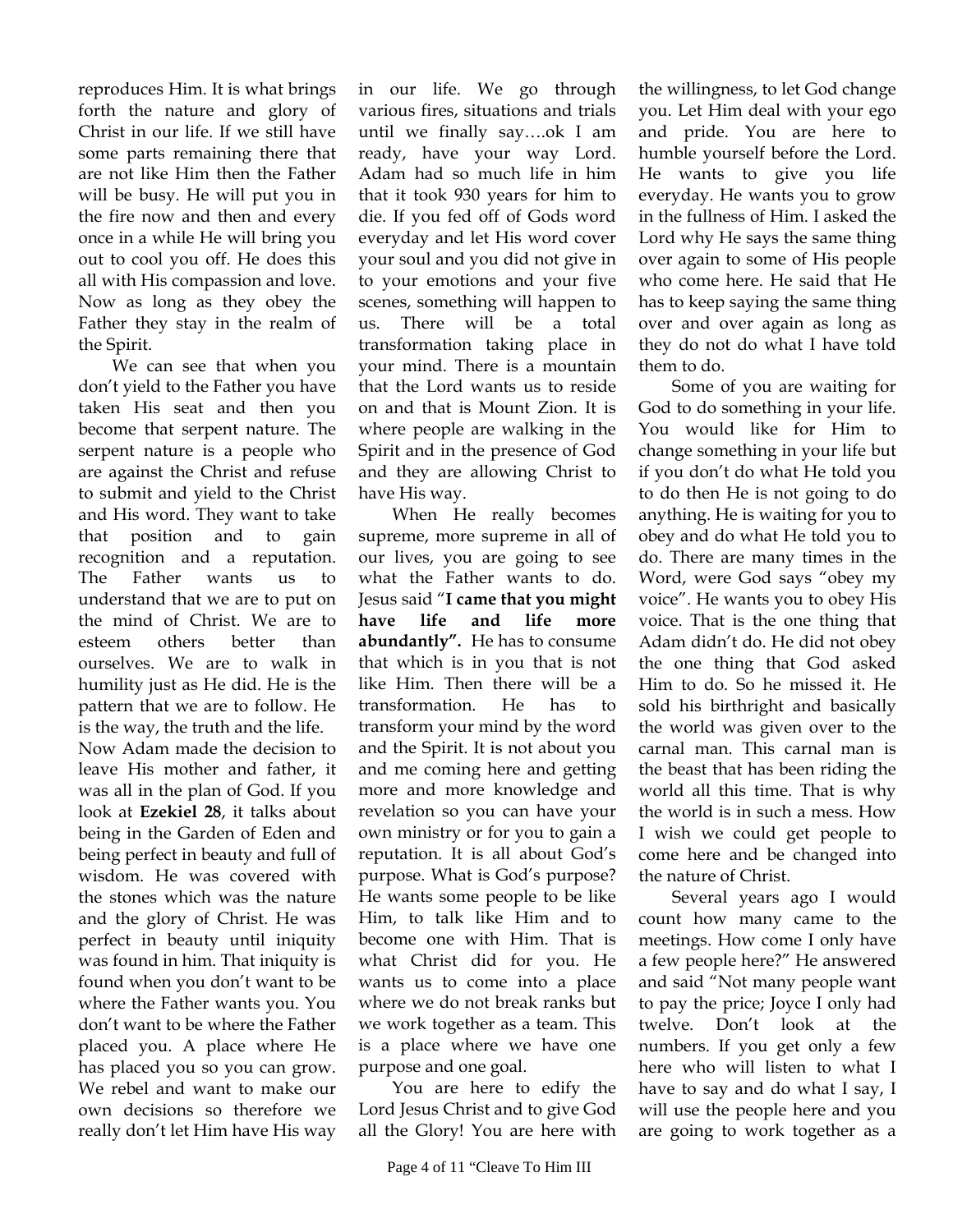team and affect the whole world." **COME ON HERE…HEAR WHAT I AM SAYING!** God is raising up His government. He is raising up a people with His power and with His word and His authority; a people who will rule and reign with Him. Not in the future but to rule and reign now.

I want to tell you that David's thrones are set. Psalm 89:4 His thrones are set and God is not going to move or change it. Note, it is more than one throne. It is many thrones that He has set. The purpose for these thrones is to continue to sing the mercies of the Lord forever to all generations! God is trying to reach creation with His love and compassion and His grace and mercy. That is why you see everything now in the world being turned upside down. The Lord is pleading and saying "When will you honor me? When will you repent to me?" OH JESUS!

Adam did not honor the Lord and that is why he fell. You need to honor your leaders. You need to honor the Lord. You need to respect the Father. We also need to be submissive, one to another. We need to submit to those in authority in Christ. Sometimes that is hard because the flesh doesn't want to submit to one another. The greatest thing is to be controlled by Gods love. I don't want anyone else to control me. I don't want the flesh man to control me. Sometimes we let others make decisions for us and we don't seek the Lord with all our hearts. We have such a fear of speaking up, when we know that God wants us to, because we want to keep everything calm

and not ruffle any feathers. I used to do that. I used to walk softly and I would submit to the control of that flesh man. I don't like to think of all the things that I would do to keep peace in the home. LORD HAVE MERCY! I don't know why I am saying this but it must be for someone who is here. My trying to keep peace didn't change a thing, in fact things got worse. When I started listening and obeying my heavenly Father, it brought change for the better. God's control is better.

As we have said before, the Father has to put you in the fire a little bit to make good ground. The seed cannot come up unless it is in good ground. We have the thirty fold, sixty fold and one hundred fold. I want the one hundred fold. What do you want? The one hundred fold is where we can come into the fullness of the Father and all that He is and has for us. Paul said, "I press on to the mark of the high calling in Christ Jesus." He knew what that high calling was. He knew that he wanted to receive the crown of life. He wanted to enter into all that the Father had for him. God has chosen us that we might grow up and mature and be called His son's for His glory.

It is very interesting that Adam said that Eve made him disobey. It looks like Adam and Eve are still arguing today. Eve was taken out of Adams side. Now if the woman was taken out of his feet it would mean that the man was to walk on top of her and control her. But no! He took Eve out of Adams side which meant that they were to walk together in oneness and reign together. Through the fall the curse came upon the woman. The woman had to come in submission to the man. But Jesus Christ went to the cross for the woman and the man. In **I Timothy 2:15,** it says that the woman would be delivered. So God has delivered the woman and the man's supposed to be the head of the house. But he will never be the head of the house until Christ is the head of him. When Christ becomes head of the man, then man will love the woman even as Christ has loved the church. **Ephes. 5:22-25** 

I have asked the Lord "Why so many men do not love their wives? He said, because they do not love themselves" Actually you can not love your mate unless you love yourself. The husband cannot love his wife unless he loves God and loves himself. We have carried so much in our lives and through adulthood of what we received from our parents. A lot of what we have become is from the way we were raised. But thank God, Jesus has undone a lot of that for you and me, and he will continue to undo as long as we stay in the place where He wants us. He wants you to feed off of the Tree of Life all the time. What does that really mean? To feed off of the Tree of Life means that you can not bring the old with the new. I see this happening many times. I see people trying to bring in the doctrines and traditions of men and bring religion into the Kingdom of God. The bible says that the fire is going to burn everything out that offends the Kingdom of God. It says that He is going to send His angels (messengers) that have the word,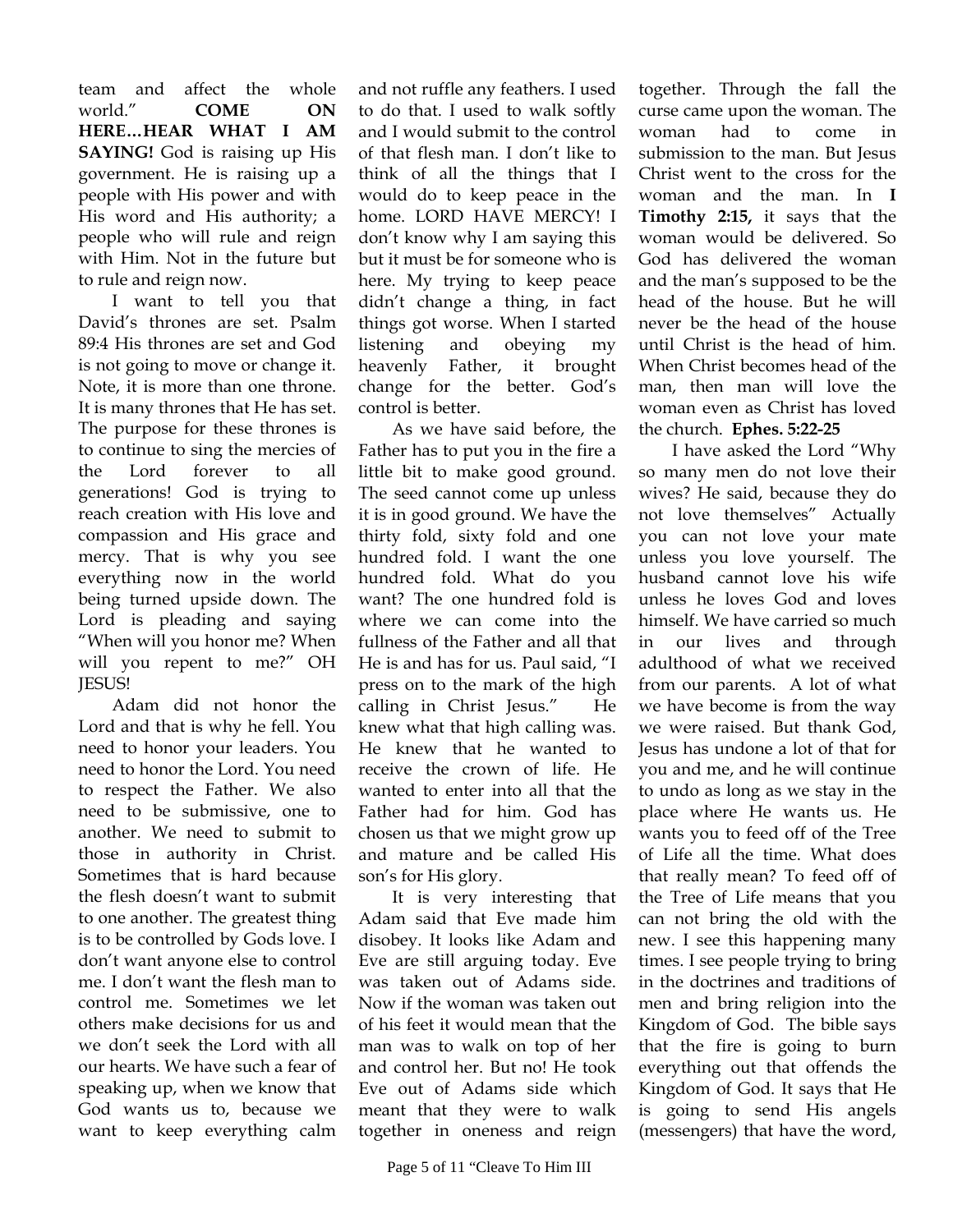who will burn those things out. When you try to bring in the old with the new, God cannot bless you or prosper you. Sometimes we slow God down because we are not listening to Him. **Matt. 13:40-43** 

The Kingdom of God is righteousness, peace and joy in the Holy Spirit. There is one tree in the Kingdom of God and that is the Tree of Life. The other tree is the tree of the knowledge of good and evil, and it is the carnal mind. The Tree of Life is the mind of Christ. We need to feed off the word that is covered by the Holy Spirit. Religion has blinded so many people. The law of the letter blinds you so that you can not see the truth. When your heart fully turns to the Lord it brings life to you and me. God desires for our hearts to turn to Him fully right now.

We must depend on Him, and cleave to Him. **II Cor. 3:14- 17.** 

That was what He was telling Adam in the very beginning. He was telling His sons to walk with Him in the cool of the day. Walk with me in the Kingdom of God; walk out everything that I have given you. It is His good pleasure to give you the Kingdom. It is God's pleasure to give you everything that is in His Kingdom. He has given it all to you. But you have to possess it. In order to possess it you must be not only a hearer of the word but a doer of the word. Notice if you read **James 1:23**, it talks about when you hear the word and you don't do the word you are like a man who looks in the mirror and forgets who you are. Adam forgot who he was. He looked in the mirror of the

tree of the knowledge of good and evil. When you do that you are looking at this word without God. That tree is your self will, your own desires and the way you think things should be. The letter will kill you. The letter kills but the Spirit brings life. It brings change.

 I remember when I would hear new ideas or explanations, I would get upset. I would go home and say that can't be right. There is no way that can't be right. But it was right and the religion in me kept me from seeing the truth. The Lord has burned most of it out of me. If there is anymore I say, "God please take it all out." I don't want any of it. I don't want a mixture. I want the pureness of Christ. I want to feed off of the Tree of Life. I want a word that will change me and bring me into the nature of the Lord Jesus Christ. I used to read the scriptures and find what used to be contradictions. I asked the Lord why this was and He said, "I am trying to teach my people to go within, to go to the author and finisher of your faith." Jesus Christ is in you, the book of Life is within you. You can not contaminate that book. That book of life is God's word which is the Tree of Life. When you go within and seek God, he will speak to you. A lot of people don't want to take the time. They just want to get all the scriptures and all the knowledge they can get. But they are going to be just like the people when Jesus came and they had the scriptures and they knew the word but Jesus was standing right in front of them and they did not recognize Him. They did

not know who he was. Lord have mercy!

So I am not doing away with the word but I am saying to go within, commune with Him. Have a relationship with Him and He will quicken your mind where to go in the word if you have a question and the answer will be right there. A word that God gives you will sustain you. It will help you through whatever you are experiencing or suffering through. I have been told many things; even that I wouldn't live and that I would be dead because of an illness. But I knew I couldn't listen to other voices, I had to get a word from the Lord. I knew that was what I had to stand on. That is what we have to stand on. God's Word will sustain you every time! It is that incorruptible seed that the carnal man has not contaminated. Some people go from one person to another for answers. We have all been guilty of that one time or another. When you do that you bring about confusion in your mind. We need the mind of Christ. We need to hear from God. God is your counselor; He is your peace, your joy and your righteousness. He is waiting to give you advice, always. If you don't get an answer right away, He may give you the answer through a person; someone perhaps who did not know about your problem. It could be a total stranger. It could be from a little child. God answers us in different ways.

A long time ago my son and his friends were in rock music. I would come home and the music would be blasting away. On one occasion it really got to me and I attempted to take the needle off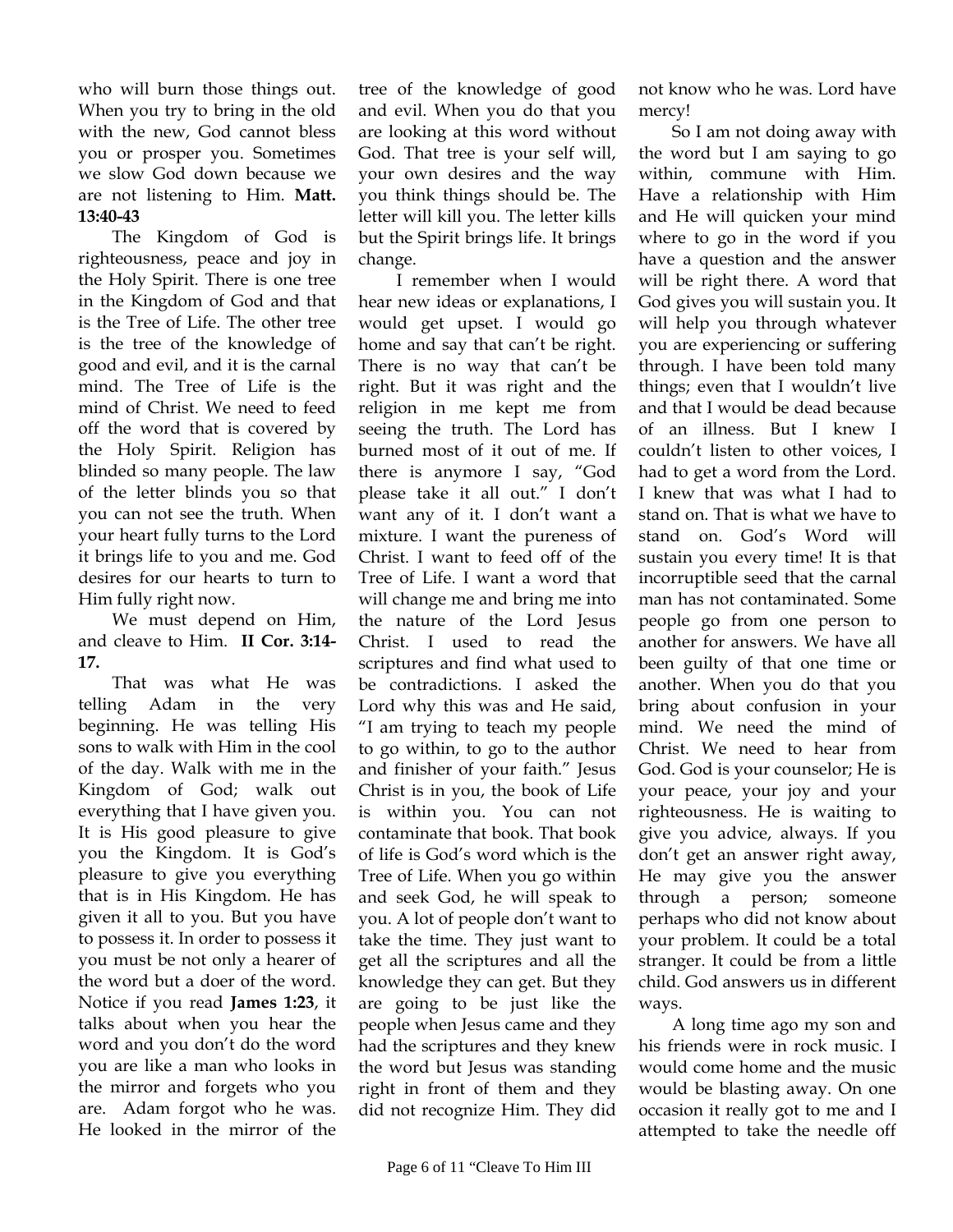the record that was playing but in doing so I scratched the record. My son was very upset and we had a few words. I left feeling so hurt and went to my room crying. A little later my three year old came to me with daisies. She said, "Mommy, Jesus told me to pick these flowers for you; and He said if you love him first then he will love you back some day." That was from a three year old. God spoke through her and I understood that I was to accept my son. You have got to keep your ears open and listen to that still small voice. You never know when He is going to speak to you or through someone. Recognize that it is Him and thank the Lord. My son is here and all is well. And we have my beautiful daughter in law, and God has made us one in the Spirit.

Lets go to **Genesis 3:12**, and the man said, "the woman whom thou gavest to me, she gave me the fruit from the tree and I did eat." Just as today everybody is playing the blame game. As long as you can blame someone else, you don't have to change and take a look at yourself. **Gen: 3:13 The Lord God said to the woman, what is this that thou hast done? And the woman said the serpent beguiled me and I did eat. So the serpent comes in many forms. He comes in people. There are times when you have been the serpent too. It is when you fall down into that carnal mind; that serpent nature. Serpent and satan are one in the same. The spirit of satan works in the mind. Verse 14, and the Lord said to the serpent because thou hast done this thou art cursed above all cattle and every beast of the field and upon thy belly shalt thou go and dust**  **shalt thou eat all the days of thy life. Verse 15, and I will put enmity between thee and the woman, between thy seed and her seed and He shall bruise thy head and thou shall bruise His heel.** So what does all that mean? Let's translate this! The belly is the appetites of the flesh. Remember I told you last week what happens when you don't allow Jesus to take His seat in your life and let Him be supreme in your life. You become independent without Him. You cease to rely and do not cleave to Him. You begin to do your own thing. You make your own decisions. You say "I'll make my own decisions without you." He says seek the Kingdom of God first. He wants you to be in tune with him all the time so that He can lead you and guide you. **Verse 15**, he said, I will put enmity between the woman and the seed that came out of the woman. That seed was Christ Himself. God needed the woman. He needs the soul in order to reproduce. Mary was a virgin. He said that her seed would bruise his head. When Christ went to the cross, He took the carnal mind to the cross; He bruised the head. Do you see that? He told Adam, because he came down to a lower realm; he had come down to a lower place, what Adam became was a natural man. He was one who went asleep. That is what happens, the fall takes place in the mind.

The fall takes place when we do not trust and we do not believe what God has told us and we don't obey Him. We don't obey His voice. That's when we decline and it starts in the mind.

You have got to really guard your mind these days.

There is so much stress and fear. So many are emotional basket cases. There are so many wrecked lives. It is happening because so many people are seeing that the systems are not working. They see the economy falling. We are picking up the thoughts of the people who are distressed. That explains why the bible says to be sober minded and guard your mind. Hear what I am saying. That is what God told Adam in the garden. He told Adam that he was to guard and keep the garden. This is the garden right here, your mind. You are to keep this garden. God is feeding you from the Tree of Life in order to transform your thinking and bring your thoughts into His thoughts and ways. He says that His thoughts are higher than your thoughts. **Isaiah 55:9** He is not coming down where you are. He is bringing you up where He is. He wants you to live in a higher realm. That supernatural dimension because you are supernatural beings and that is where you should be living. That is where you should be walking everyday. It should be common to you to have visions as you live in that supernatural realm. It should be a natural thing to you every day of your life. It should be uncommon for you to walk in the carnal mind; that flesh realm. That is not part of you because that is not who you are.

The bible says that we are to look at the things that are not seen and not the things that are seen. **II Cor. 4:18** If you keep looking at things which are seen you are going to get caught up in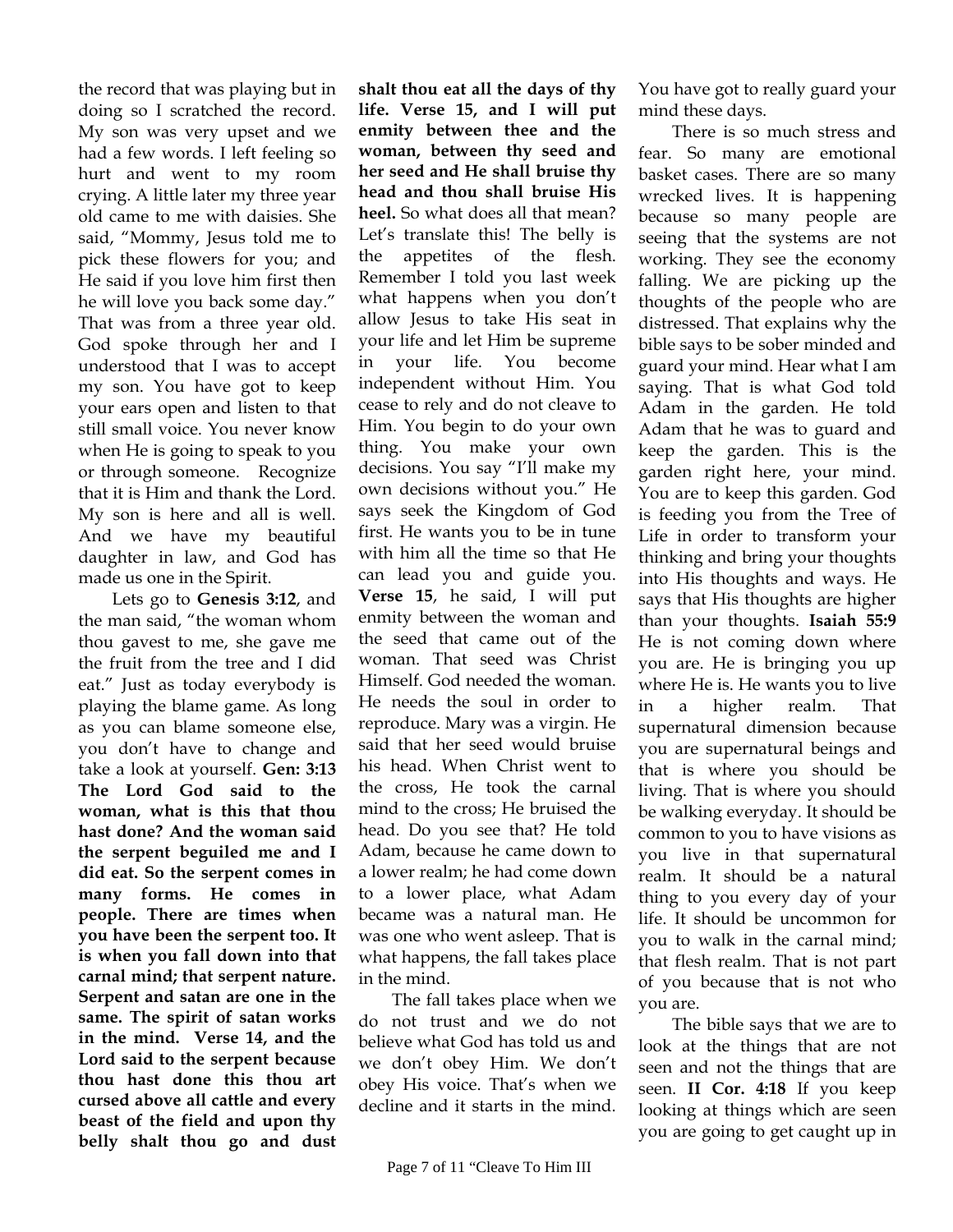it. God wants you to be caught up in Him and what He is doing and saying. Also you see that satan will crawl on his belly all the days of his life and shall eat dust all the rest of his life, **Genesis 3:14.** Dust is representation of the flesh nature; that carnal nature. That flesh nature will be a people who are enemies of the cross of Christ. They will make their bellies their god. Do you understand what I am saying? **Philippians 3:17.**

Genesis is right here in the New Testament. Brethren be followers together of me and mark them who walk even as ye have us for an example. He said "Mark them." Mark those that you see following Christ. Mark those who are continuing on in God. Mark those who no matter what are going on in their lives they are continuing on because of the Lord Jesus Christ; because of His strength; because of the spirit of God rising up inside of them and quickening them to keep going no matter how hard it gets. They have oppositions coming up against them all the time. The Kingdoms of this world do not want God's Kingdom to take over. But guess what? God's Kingdom will take over the Kingdoms of this world. The book of Daniel says that it will happen and so that's the good news. **Dan. 7:25-27**

I am so glad that we are living in something that is eternal and that it is forever and we know that everything around us might collapse but Gods Kingdom will not collapse. If you are in the Kingdom of God you know that all your needs will be met. In fact, so much in the world will be turned over to the Kingdom of God. Christians will be taking their positions in the Kingdom of God. God will put them in the positions. It is going to be righteous, holy and pure and no unrighteousness. It is not going to be that flesh man anymore; the flesh man is coming down. Come on, hear what I am saying! God has to remove the wicked from the earth because He is establishing His Kingdom in the earth. **Philippians 3:17 Brethren be followers of me together and mark them who walk even as you have us for an example. Verse 18, for many walk whom I told you even after and now tell you even weeping that they are enemies of the cross of Christ.**

Well Sister Joyce I have never ever been an enemy of the cross of Christ. Well the day you said no, you just became an enemy. The day you yielded to your flesh desires and did not yield to Him. Beguiled means for you to be lazy and in a slumber. You do some things to pamper and to satisfy the soul. God is telling you to do something but the soul is saying, no I want to go play; I want to have fun. God might be saying, no I want you to go over here to shine your light on someone. Through disobedience weeds start to grow up in your garden. The weeds then become thorns and thistles and they begin to take over the garden. It takes over your mind and you go into a slumber and then you begin to think you are right and yet you have just become an enemy to the cross. Look at **verse 18, Many walk whom I have told you after and tell you even weeping that they are enemies of the cross of Christ. Verses 19 They are** 

Did you know that there are two paths in your head? One path is to follow Christ and the other is the path of destruction. One time I met a Cherokee Indian and I asked him his name. He said Two Trees. I asked God,"Why is his name Two Tree's? He said "because he is 2 trees; sometimes he is in the spirit and other times he is in the carnal mind" Choose this day whom you shall serve. I set before you blessings and curses. I set it before you!! That is why He said "Cleave to Me, Cleave to Me." As soon as you made your own decisions you have left Him out. When you do that, you have become the god of this temple. That is when Christ is sitting on His seat in you and me. **Verse 18 says I told you often and tell you weeping that they are enemies of the cross, whose end is destruction whose god is their appetites ( their belly).** Remember He told the serpent he would crawl on his belly all the days of his life. He is talking to carnal people right there; that serpent nature. LORD HAVE MERCY! That Adam nature! He told Adam that the only thing that he will produce will be thorns and thistles which are thoughts that cannot reproduce any life. None what so ever. That is why Christ had to have thorns placed on His head to give us that new mind in Him. **Verse 19…Whose end is destruction, who's god is their belly and whose glory is their shame. OH LORD HAVE MERCY! Those who do not enter in to the glory of God; their glory will be shame.** That's something to think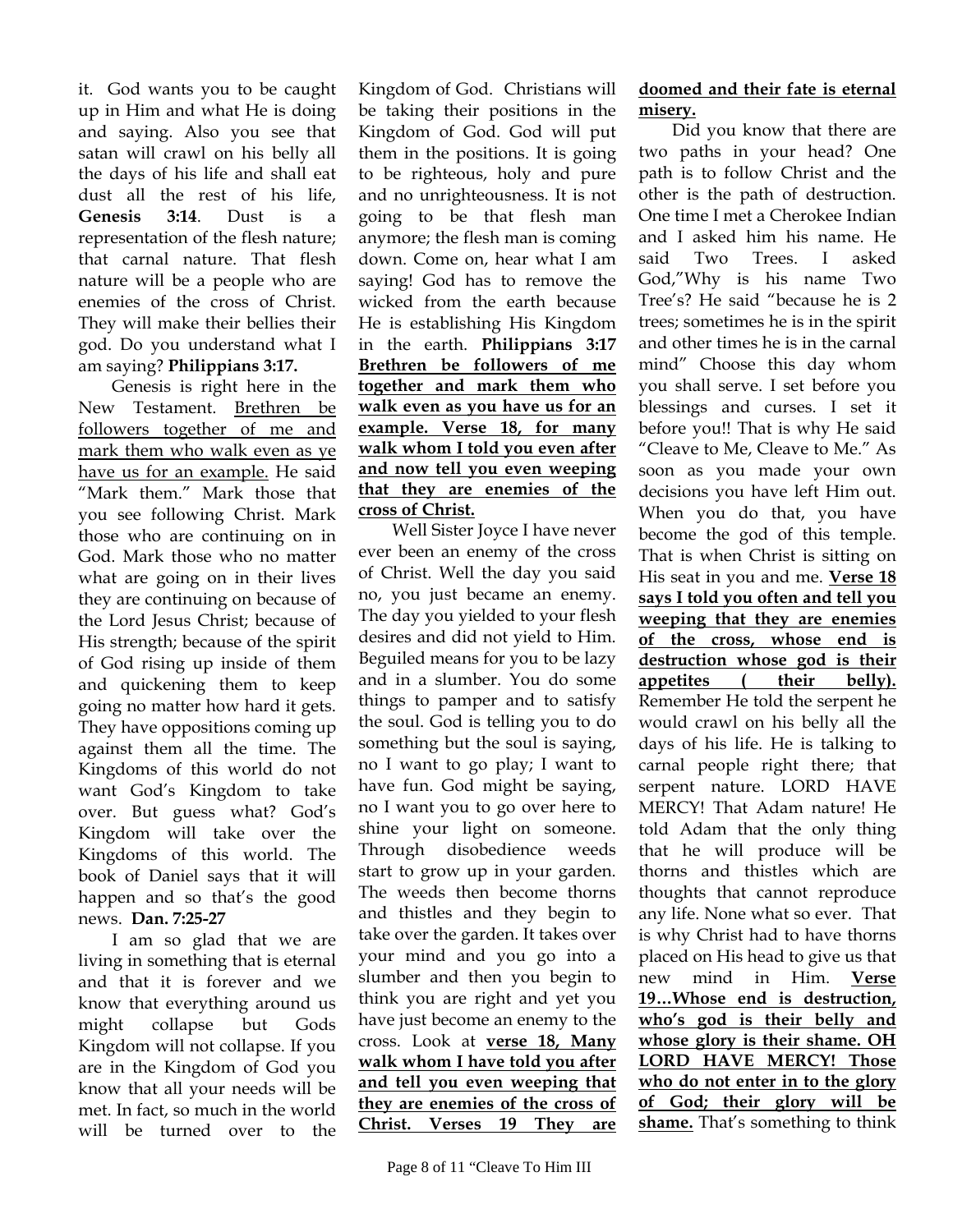about. I am sure that there is even more meaning to that. There will be shame because they will see what they missed and they will be ashamed. There will be weeping and gnashing of teeth because they will realize that they sold their birthright. They sold the glory of God for pampering the flesh and the soul in exchange for the Kingdom and the glory of Christ. They are not going to lose their spirit because their spirit is saved but they will lose the glory of the Lord. They will lose that reward. There is a full reward and there is a partial reward also there will be people who will get no reward at all. If you want a full reward you have to begin today to honor and respect your heavenly Father and there is a partial reward. There will be people who will get no reward at all.

The reason our nation is in such a mess is because there is no respect for one another among husbands and wives, parents and children and among brothers and sisters. People are not respecting or showing honor to our heavenly Father. There is extreme lack of respect in our schools and to our teachers. Many show no respect to our President. Such things that we hear and see on TV show that there is no respect for others. People who are in position are not respected. They lash out at authority. Some people's thoughts are just taking over their minds. The earth is opening and swallowing them up.

 Just like Moses; he was a leader and his own sister and Aaron came against him. They were jealous of him. Don't be jealous of your leaders and don't

try to be like someone else. I can't be you and you can't be me. He made us uniquely different. I have gone to places where some people act just like their ministers. They wear what they wear and they talk like them. What image are they taking on? We tell you to take on the image of Christ and no one else! Again I say respect your leaders. If you dislike some things, you need not to be a talebearer, because guess what? The earth is going to open up and swallow you up. Meaning that God will turn you over to those negative thoughts and remarks and you will be swallowed up and deceived. You will deceive your own self. It is not a day for that. First and foremost we must respect our Father. We did a tape on "Where is My Honor"; so if you want a copy of that we will be glad to give it to you.

Let's go to **Romans 8** in the amplified bible which brings it out much better. Notice that it said the woman would bruise his head at the cross. Well that was the seed of Jesus that came out of the woman. Then it says that the serpent would bruise the heels. He is trying everyday to bruise your heel. He is trying to affect your walk. Sometimes that self will rise up in you and try to affect your walk and you will start listening to the woman. You will start listening to the serpent and the spirit of this world and it will affect your walk. It will try to bruise your heel. Why? To keep you from that goal that God has set before you and to keep you from keeping your eyes on the goal. You must keep your eyes on Christ. Keep your eyes on Him and put all your trust in Him.

Now if God has given you a word, there are times when the serpent will try to get you in the feeling realm. Sometimes I have to speak to my body and tell it to come in alignment. I tell it to get in line with God's word. Do you ever have to do that? Sometimes you may have symptoms and you feel you should rush here and there for help. That is when you are going by feelings. But I go to the Author and Finisher that is inside of me and I know that He is going to renew my strength and get me going again and He does. Sometimes it isn't easy. What does the word enmity means? It means hostile. Let's go to **Romans 8:5 for those who are according to the flesh and are controlled by it's unholy desires set their mind's on and pursue those thing's which gratify the flesh, but those who are according to the Spirit are controlled by the desires of the Spirit.** God wants you to be controlled by His desires. It is really simple. Now notice it say's they pursue those thing's which gratify the flesh, but those who are according the Spirit are controlled by the desires of the Spirit. So each day you get up and you decide who is going to be in control. Are you going to let God be in control? When you are in control, you mess up. When He's in control everything goes smoothly. True there may be some opposition and it seems to have increased lately but the opposition pushes you on in.

Let's continue, so by the desires of the spirit they set their minds and seek those thing's which gratify the Holy Spirit. **Verse 6 read's "Now the mind of the flesh which is sense and**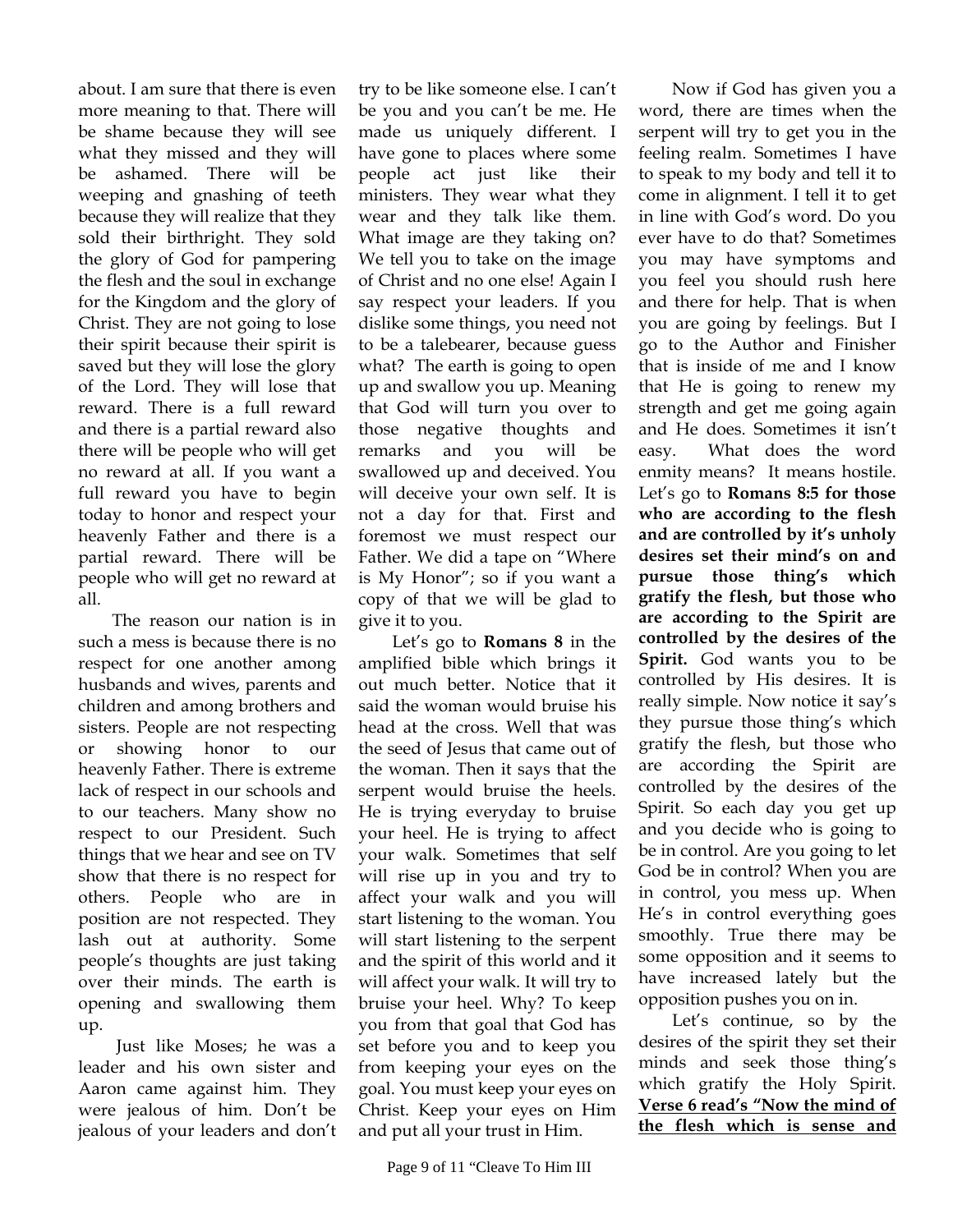**reason without the Holy Spirit; death that comprises all the miseries arising from sin.** So that's where all the miseries come from; the carnal mind. Now persecution is a different story. There are some miseries that we haven't brought about. We want to bring a balance here. Peter was thrown in prison but he kept his faith; he kept praising God. The mind of the Holy Spirit is life and peace, both now and forever. You mean you can have this peace every day? YES! **Verse 7 reads, That is because the mind of the flesh (with its carnal thoughts and purposes) is hostile to God. The King James Bible says enmity to God. Enmity means simply refusing to obey the voice of the Lord.** Refusing to do what the Father has told them to do. Refusing to cleave to Him and let Him be in all your decisions. And it goes on down, **hostile to God for it does not submit itself to God's law, indeed it cannot. Verse 8 reads, So then those who are living the life of the flesh(catering to the appetites and impulses of their carnal nature) cannot please or satisfy God or be acceptable to Him.** There is a lot more to this but I believe that you are getting the gist of it.

The Lord is Life and He came that you might have abundant life. In order to have that abundant life, the soul must yield to the Spirit of God. Death is taking place in the soul and you are walking in oneness with Him. You are cleaving to Him and depending on Him. There are times when I tend to be like a mother hen. I become too concerned about some. Sometimes I weep before the Lord, I have compassion for some

just as Jesus did but I relinquish you and I know that we have taught you enough where a lot of you don't need me because you can get hold of Him for yourself. That's the good news. He is trying to bring all of you to that point. We work as a team to the glory of Christ. We let Christ burn out everything in use that is not like Him. Just as Johnny brought out, when the fire does hit the earth the soil becomes richer. And in us that incorruptible seed really can take root in that ground and as it takes root it comes up and produces who the Father is.

He reminded me, there is something here that I want to show you. You have to understand that we are in perilous times and these are the days that God talked about. He said that in these perilous times there would be people who would be lovers of themselves and they would be very greedy. And in that time there will be people who show no respect. They are people with reprobate minds, believing that they are right and everybody else is wrong. Now God is telling you to embrace the truth. Don't you let go of it. The bible says that people don't love the truth and when they don't love the truth He turns them over to a lie; a strong delusion. God wants you to embrace the truth that He has put in your heart and don't let it go; hold tight to it because His truth is marching on.

There are some people who are getting ready to listen to what He has to say and I am really happy about that. God has to humble us in order to get us to listen. Sometimes our ego and

pride stands in the way. Embrace that Truth and don't let it go. It is precious. Do you understand how precious that incorruptible seed is? Be like Mary, when that incorruptible seed, the Holy Spirit, over shadowed her mind, she was obedient and humble. God wants this incorruptible Word that we gave you today to hover over your mind and for you to meditate on it. Don't let anything come and steal it away from you. Don't let a situation or a trial rob it from you, but hold tight and it will cover your mind. When you see things happening in the world just say no to the fear that will try to creep in. Just say He is my refuge and my strength. He is my protector and safety. He becomes your everything!

You can not depend on the government or the banks or whatever. You have to depend on Him more than you ever have before in your life. I know we are repeating ourselves but God repeats Himself too! He has repeated Himself over and over in His word. I asked Him why? And He said" I have to keep on repeating myself because they get back in the carnal mind and forget what I have told them so I have to tell them again" We have to keep on repeating it but I will know when you have it because you will start walking it out. Now I am not trying to be hard on you new ones, you get the same reward I do. Those who come in the last hour are going to get the same reward as those who have been yielding for a very long time to walk this out. Don't be concerned that you may not know as much as the others because it doesn't matter. What